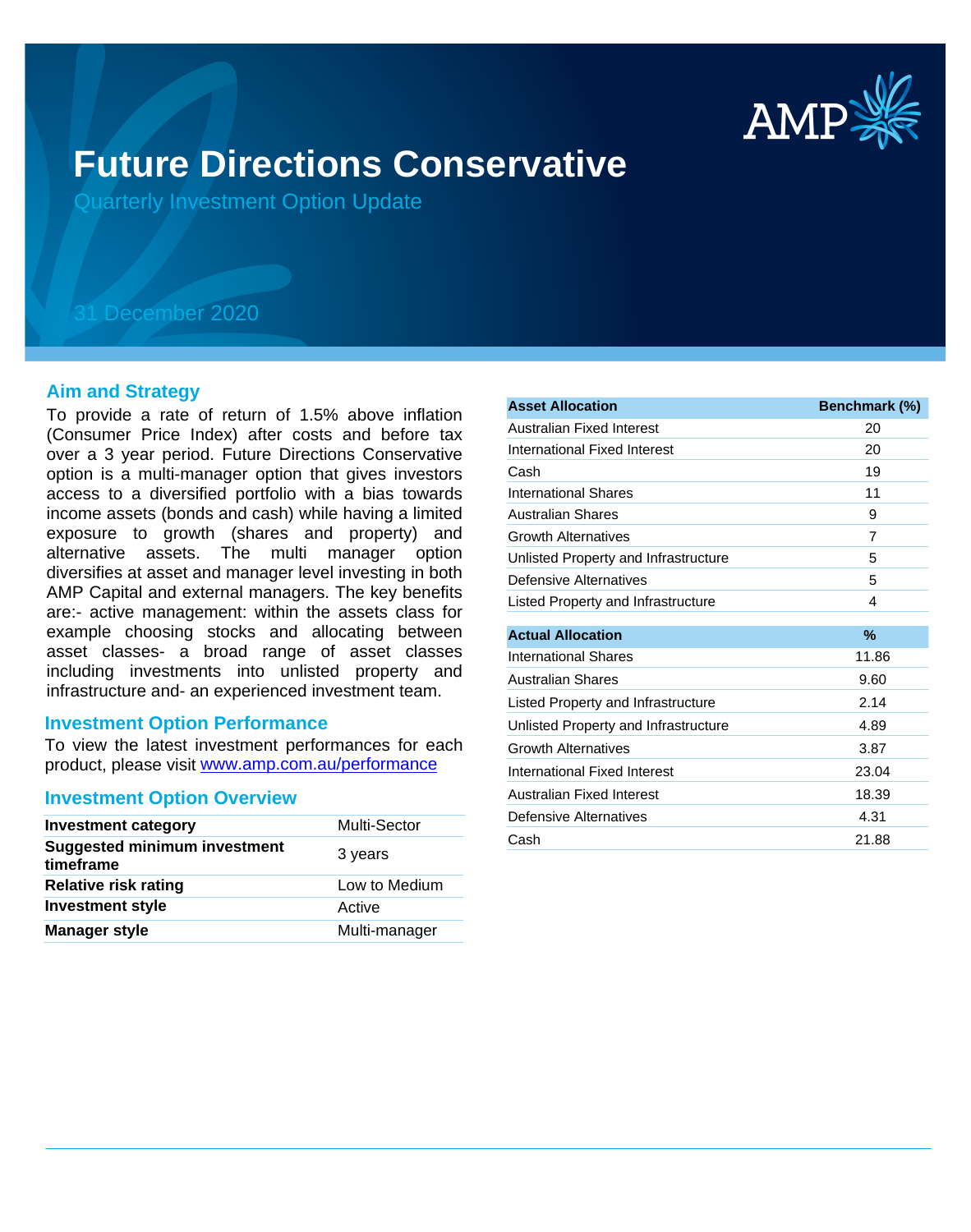# **Fund Performance**

The Fund delivered a strong positive return over the December quarter, continuing an impressive rebound since the March quarter lows, to finish the year on an encouraging note. As has been the case since the second quarter of 2020, the momentum of growth assets has continued to drive the strong Fund performance. Overall, the Fund outperformed the benchmark and comfortably exceeded its CPI objective over the quarter.

Geopolitics, stimulus relief and COVID-19 news dominated investor sentiment over the quarter. In the US, political uncertainty was quelled, as Joe Biden was confirmed by the electoral college as the President Elect of the United States. Additionally, the signing of the economic stimulus relief bill, aptly titled the CARES Act, provided further reprieve and economic support. On the COVID-19 front, despite a worrying uptick in cases in the northern hemisphere, the announcement of three effective vaccines added fuel to the post-US election rally, leading to a strong finish to the year. Overall, the S&P/ASX 200 index ended the quarter up 13.7%, while the MSCI World ex Australia index closed up 12.7% (in local currency terms), with cyclical segments of the market and small cap stocks among the key winners. Government bonds were generally unchanged as yields were largely range bound, while credit markets rallied due to the 'risk-on' tone. Unlisted assets and alternatives also saw gains.

Relative to benchmark, the Fund outperformed over the quarter. The decision to hold overweight allocations in listed real assets and credit, at the expense of bonds, boosted relative performance as riskier assets rallied and continued stimulus anchored bond yields. Stock selection in both Australian and international bonds also contributed to relative performance as underlying managers performed well. However, share market and alternatives exposures were mixed as quantitative strategies such as quality, growth and momentum signals underperformed value.

# **Market Review**

December saw some closure and improved visibility on issues that had been weighing on the market for most of 2020. Despite further COVID-19 waves, breakouts and new strains, tangible plans for vaccine rollouts in 2021 showed an improved path to normalcy. In Europe, a Brexit deal was finally agreed and signed. All-in-all, the global environment imparted a more positive backdrop at the tail-end of the year which kept equity markets supported. However, many equity markets now look stretched and signs of excessive optimism have been reflected in IPOs often trading significantly above their launch valuations, with sketchy or sometimes zero profitability.

Ahead of the US presidential election global equities exhibited mixed performance as the initial acrimonious presidential debate impacted market certainty and support. After a protracted count, Democratic candidate Joe Biden won the election, although it took significant time for the Trump administration to tacitly accept defeat and agree to co-operate with a transition of power. Post the US election, global equity markets were buoyed by increased political certainty and positive news on several viable COVID-19 vaccines.

Global markets will be looking ahead to 2021 hoping than the impact of 2020 will be able to be reversed as soon as possible once vaccine programmes start to make their full effect felt.

# **Outlook**

Looking ahead, we remain cautiously optimistic for 2021. Positive market momentum has continued into the start of the new year. Ongoing easy monetary policy, fiscal stimulus, rollout of vaccines and the resolution of many geopolitical concerns has benefitted the Fund. However, the sharp 'V-shaped' recovery has left markets susceptible to a correction. As such, we continue to maintain an active, well-diversified asset exposure, inclusive of alternative strategies, to help protect capital should share markets sell off. We continue to hold tilts into cash and credit assets, at the expense of government bonds, as we expect continued global central bank liquidity to support credit markets. Option protection also continues to be implemented to help mitigate losses should share markets selloff.